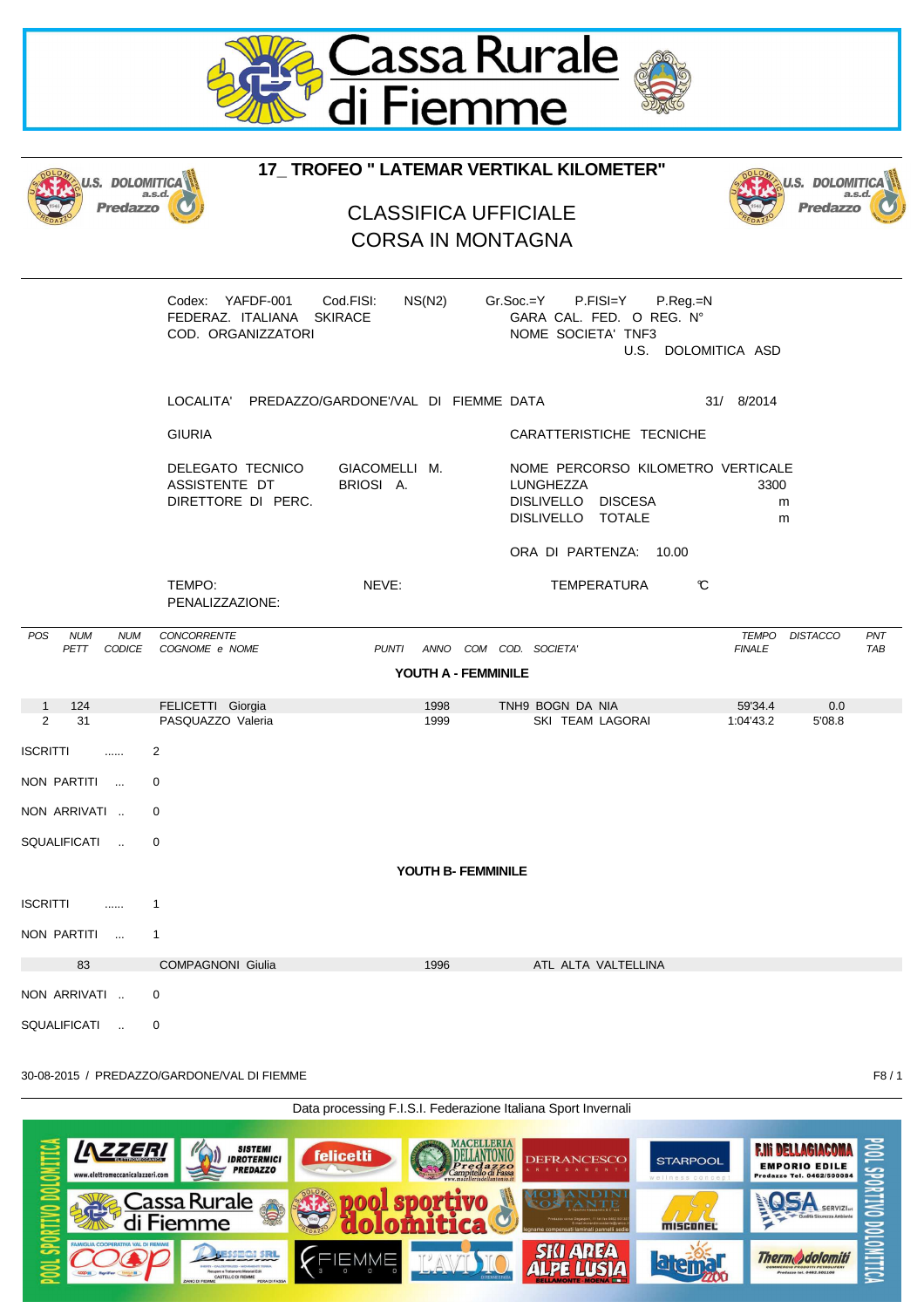

| POS              | <b>NUM</b><br>PETT  | <b>NUM</b><br>CODICE | CONCORRENTE<br>COGNOME e NOME | <b>PUNTI</b> |                             |      | ANNO COM COD. SOCIETA'  | TEMPO<br><b>FINALE</b> | <b>DISTACCO</b> | PNT<br>TAB |
|------------------|---------------------|----------------------|-------------------------------|--------------|-----------------------------|------|-------------------------|------------------------|-----------------|------------|
|                  |                     |                      |                               |              | <b>UNDER 23 - FEMMINILE</b> |      |                         |                        |                 |            |
| $\mathbf{1}$     | 108                 |                      | <b>THEOCHARIS Dimitra</b>     |              | 1992                        |      | FVG UD58 US ALDO MORO   | 48'13.2                | 0.0             |            |
| $\overline{2}$   | 74                  |                      | <b>BERTOLETTI Giulia</b>      |              | 1992                        |      |                         | 1:00'28.1              | 12'14.9         |            |
| ISCRITTI         |                     |                      | 2                             |              |                             |      |                         |                        |                 |            |
|                  | NON PARTITI         | $\sim$               | 0                             |              |                             |      |                         |                        |                 |            |
|                  | NON ARRIVATI        |                      | 0                             |              |                             |      |                         |                        |                 |            |
|                  | <b>SQUALIFICATI</b> | $\ddot{\phantom{a}}$ | 0                             |              |                             |      |                         |                        |                 |            |
|                  |                     |                      |                               |              | <b>SENIORES FEMMINILE</b>   |      |                         |                        |                 |            |
| $\mathbf{1}$     | 14                  |                      | ROSSI Francesca               |              | 1966                        |      | TEAM LA SPORTIVA        | 44'07.4                | 0.0             |            |
| $\overline{2}$   | 11                  |                      | JIMENEZ Stephanie             |              | 1974                        |      | <b>TEAM SALOMON</b>     | 45'29.9                | 1'22.5          |            |
| 3                | 15                  |                      | <b>CRAVELLO Barbara</b>       |              | 1972                        |      | SAINT NICOLAS SKIRUNN   | 46'14.1                | 2'06.7          |            |
| $\overline{4}$   | 101                 |                      | VITTORI Serena                |              | 1984                        |      | <b>GS TORREVILLA</b>    | 47'30.5                | 3'23.1          |            |
| 5                | 12                  |                      | <b>DEFLORIAN Beatrice</b>     |              | 1986 TN                     |      | TNC5 US CORNACCI        | 48'01.2                | 3'53.8          |            |
| 6                | 86                  |                      | GIOVANNINI Marika             |              | 1975                        |      | MAIZEDER TEAM           | 55'19.2                | 11'11.8         |            |
| $\overline{7}$   | 165                 |                      | CHIOCCHETTI Barbara           |              | 1969 TN                     |      | TNF3 US DOLOMITICA      | 57'21.6                | 13'14.2         |            |
| 8                | 107                 |                      | <b>BONELLI Martina</b>        |              | 1980                        | - TN | TN80 US STELLA ALPIN    | 1:02'31.2              | 18'23.8         |            |
| $\boldsymbol{9}$ | 139                 |                      | MONTEVECCHI Margherita        |              | 1970                        |      | TNH9 BOGN DA NIA        | 1:10'08.2              | 26'00.8         |            |
| 10               | 145                 |                      | DAL FERRO Laura               |              | 1981                        |      |                         | 1:10'47.2              | 26'39.8         |            |
| 11               | 126                 |                      | <b>CAMPREGHER Luisa</b>       |              | 1980                        |      |                         | 1:14'08.2              | 30'00.8         |            |
| 12               | 169                 |                      | ZANON Elena                   |              | 1985 TN                     |      | TNC5 US CORNACCI        | 1:15'16.7              | 31'09.3         |            |
|                  |                     |                      |                               |              | 1981 TN                     |      | TN19 USD CERMIS         |                        |                 |            |
| 13               | 118                 |                      | CHELODI Heidi                 |              |                             |      |                         | 1:20'38.0              | 36'30.6         |            |
| 14               | 125                 |                      | PASQUALINI Sara               |              | 1977                        |      |                         | 1:26'52.9              | 42'45.5         |            |
| 15               | 134                 |                      | PROVENCHERE Valerie           |              | 1967                        |      | LUMACI VELOCI           | 1:37'43.1              | 53'35.7         |            |
| ISCRITTI         |                     | .                    | 20                            |              |                             |      |                         |                        |                 |            |
|                  | NON PARTITI         | $\sim$               | 5                             |              |                             |      |                         |                        |                 |            |
|                  | 20                  |                      | <b>SCHEGGI Valentina</b>      |              | 1976                        |      | <b>GS GUALDO</b>        |                        |                 |            |
|                  | 46                  |                      | PERETTI Pamela                |              | 1978                        |      | ASD MADDALENE SKI MARAT |                        |                 |            |
|                  | 121                 |                      | VANZO Milena                  |              | 1976                        |      | <b>AS CAURIOL</b>       |                        |                 |            |
|                  | 144                 |                      | <b>GURI Dile</b>              |              | 1975                        |      | <b>GS MAIANO</b>        |                        |                 |            |
|                  | 159                 |                      | ANDREIS Katjuscia             |              | 1971                        |      |                         |                        |                 |            |
|                  | NON ARRIVATI        |                      | 0                             |              |                             |      |                         |                        |                 |            |
|                  | SQUALIFICATI        |                      | $\Omega$                      |              |                             |      |                         |                        |                 |            |
|                  |                     |                      |                               |              | <b>OVER 50 FEMMINILE</b>    |      |                         |                        |                 |            |
|                  |                     |                      |                               |              |                             |      |                         |                        |                 |            |
| $\mathbf{1}$     | 137                 |                      | CORRADINI Maria Rita          |              | 1961                        |      | ATL CEMBRA              | 1:02'27.4              | 0.0             |            |
| $\overline{2}$   | 152                 |                      | MONSORNO Daria                |              | 1953 TN                     |      | TN19 USD CERMIS         | 1:07'29.3              | 5'01.9          |            |
| 3                | 29                  |                      | FAJETI Fausta                 |              | 1961                        |      | ANA FELTRE              | 1:12'01.1              | 9'33.7          |            |
| 4                | 13                  |                      | CIARLA Alberta                |              | 1955                        |      | ATL AMATORI VELLETRI    | 1:18'03.4              | 15'36.0         |            |
| <b>ISCRITTI</b>  |                     | .                    | $\overline{7}$                |              |                             |      |                         |                        |                 |            |

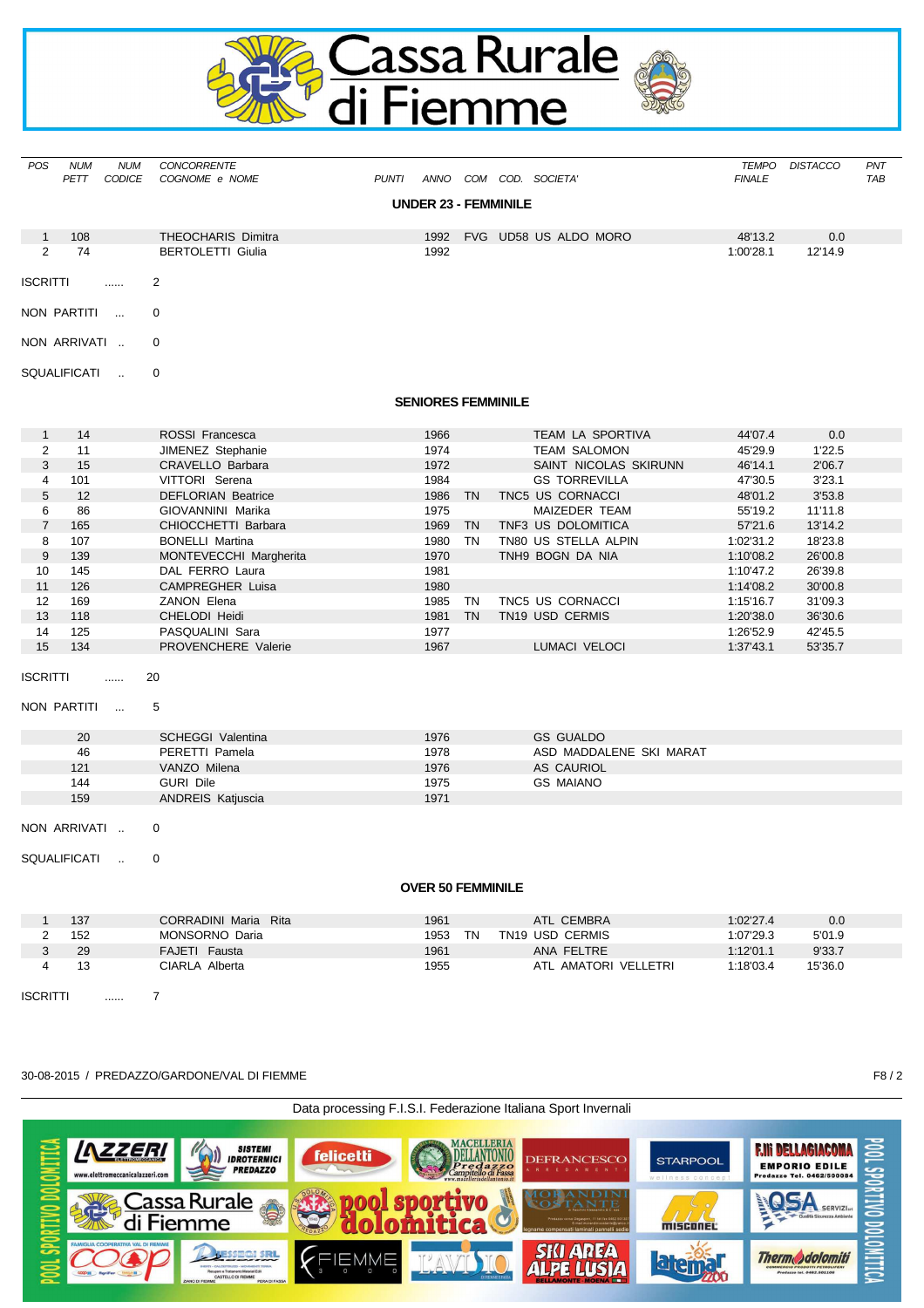

| POS             | <b>NUM</b><br>PETT | <b>NUM</b><br><b>CODICE</b> | CONCORRENTE<br>COGNOME e NOME | <b>PUNTI</b> |                            |    | ANNO COM COD. SOCIETA' | TEMPO<br><b>FINALE</b> | <b>DISTACCO</b> | <b>PNT</b><br>TAB |
|-----------------|--------------------|-----------------------------|-------------------------------|--------------|----------------------------|----|------------------------|------------------------|-----------------|-------------------|
| NON PARTITI     |                    | $\sim$                      | $\overline{2}$                |              |                            |    |                        |                        |                 |                   |
|                 | 140                |                             | <b>BAGNONI Cristina</b>       |              | 1964                       |    |                        |                        |                 |                   |
|                 | 157                |                             | <b>NARDON Maria</b>           |              | 1957                       |    |                        |                        |                 |                   |
| NON ARRIVATI    |                    |                             | $\mathbf{1}$                  |              |                            |    |                        |                        |                 |                   |
|                 | 133                |                             | <b>TOMMASINI Edy</b>          |              | 1963                       |    | <b>LUMACI VELOCI</b>   |                        |                 |                   |
| SQUALIFICATI    |                    | $\sim$                      | 0                             |              |                            |    |                        |                        |                 |                   |
|                 |                    |                             |                               |              | YOUTH A - MASCHILE         |    |                        |                        |                 |                   |
| $\mathbf{1}$    | 69                 |                             | <b>BEVILACQUA Marco</b>       |              | 1999                       |    | AS PREMANA             | 50'53.0                | 0.0             |                   |
| 2               | 166                |                             | STAFFLER Daniel               |              | 1998                       |    |                        | 56'52.3                | 5'59.3          |                   |
| 3               | 76                 |                             | MORANDINI Alessandro          |              | 1999 TN                    |    | TNF3 US DOLOMITICA     | 58'49.6                | 7'56.6          |                   |
| $\overline{4}$  | 98                 |                             | DEFLORIAN Lorenzo             |              | 1998                       | TN | TNF3 US DOLOMITICA     | 1:01'26.1              | 10'33.1         |                   |
| <b>ISCRITTI</b> |                    |                             | 6                             |              |                            |    |                        |                        |                 |                   |
| NON PARTITI     |                    | $\sim$                      | 2                             |              |                            |    |                        |                        |                 |                   |
|                 | 54                 |                             | FEDRIZZI Francesco            |              | 1999                       |    |                        |                        |                 |                   |
|                 | 60                 |                             | <b>CUGNATA Simone</b>         |              | 1999                       |    | ATL VALLE CEMBRA       |                        |                 |                   |
| NON ARRIVATI    |                    |                             | 0                             |              |                            |    |                        |                        |                 |                   |
| SQUALIFICATI    |                    | $\sim$                      | 0                             |              |                            |    |                        |                        |                 |                   |
|                 |                    |                             |                               |              | YOUTH B- MASCHILE          |    |                        |                        |                 |                   |
| $\mathbf{1}$    | 5                  |                             | COLAIANNI Carlo               |              | 1997                       |    | TNH9 BOGN DA NIA       | 42'41.3                | 0.0             |                   |
| 2               | 128                |                             | FELICETTI Daniele             |              | 1996                       |    | <b>BELALADINIA</b>     | 43'36.5                | 55.2            |                   |
| 3               | 6                  |                             | LOSS Enrico                   |              | 1997                       |    |                        | 46'13.7                | 3'32.4          |                   |
| 4               | 71                 |                             | CHIOCCHETTI Massimino         |              | 1995                       |    | CAI SAT MOENA          | 54'06.4                | 11'25.1         |                   |
| 5               | 57                 |                             | VIGNOLI Giovanni              |              | 1995                       |    | ACQUADELA BOLOGNA      | 55'26.4                | 12'45.1         |                   |
| <b>ISCRITTI</b> |                    | $\ldots$                    | $\overline{7}$                |              |                            |    |                        |                        |                 |                   |
|                 |                    |                             |                               |              |                            |    |                        |                        |                 |                   |
| NON PARTITI     |                    | $\sim$                      | $\overline{2}$                |              |                            |    |                        |                        |                 |                   |
|                 | 22                 |                             | <b>BENETTON Giovanni</b>      |              | 1996                       |    |                        |                        |                 |                   |
|                 | 102                |                             | MORANDINI Lorenzo             |              | 1997 TN                    |    | TNF3 US DOLOMITICA     |                        |                 |                   |
| NON ARRIVATI    |                    |                             | 0                             |              |                            |    |                        |                        |                 |                   |
| SQUALIFICATI    |                    |                             | 0                             |              |                            |    |                        |                        |                 |                   |
|                 |                    |                             |                               |              | <b>UNDER 23 - MASCHILE</b> |    |                        |                        |                 |                   |
| -1              | $\overline{2}$     |                             | PEDERGNANA Nicola             |              | 1993                       |    | TEAM LA SPORTIVA       | 37'31.1                | 0.0             |                   |
| <b>ISCRITTI</b> |                    | .                           | $\overline{2}$                |              |                            |    |                        |                        |                 |                   |

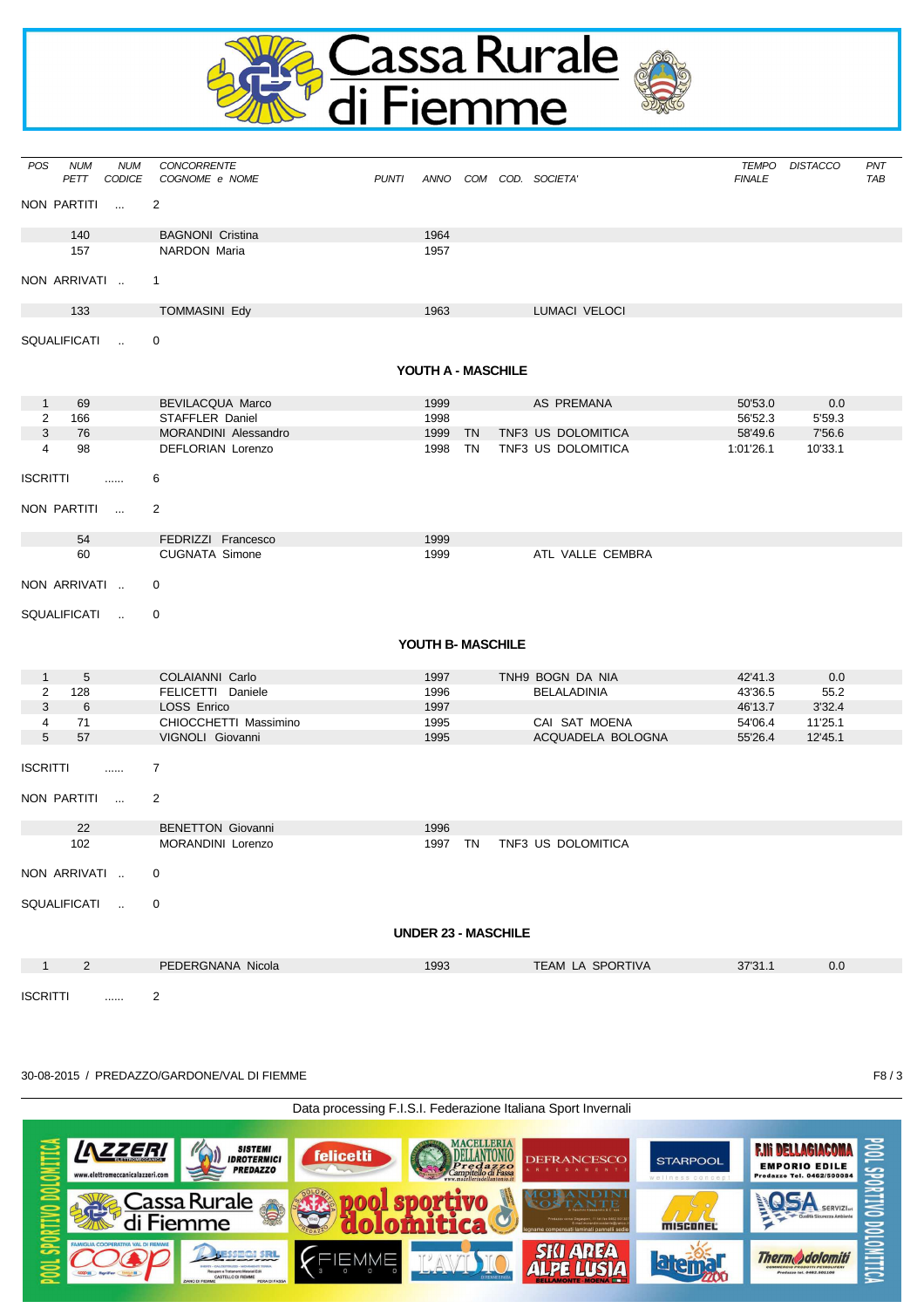

| <b>POS</b> | <b>NUM</b>   | <b>NUM</b>     | CONCORRENTE    |              |      |           |                  | TEMPO         | DISTACCO | <b>PNT</b> |
|------------|--------------|----------------|----------------|--------------|------|-----------|------------------|---------------|----------|------------|
|            | <b>PETT</b>  | CODICE         | COGNOME e NOME | <b>PUNTI</b> | ANNO | COM       | COD. SOCIETA'    | <b>FINALE</b> |          | TAB        |
|            |              | NON PARTITI  1 |                |              |      |           |                  |               |          |            |
|            | 55           |                | MICH Stefano   |              | 1993 | <b>TN</b> | TNC5 US CORNACCI |               |          |            |
|            | NON ARRIVATI |                | $\Omega$       |              |      |           |                  |               |          |            |

SQUALIFICATI .. 0

# **SENIORES MASCHILE**

| $\mathbf{1}$   | 25             | <b>FACCHINI Patrick</b>             | 1988         | <b>TN</b> | TND1 BRENTA TEAM        | 37'08.7            | 0.0                |
|----------------|----------------|-------------------------------------|--------------|-----------|-------------------------|--------------------|--------------------|
| 2              | 44             | DA COL Manuel                       | 1982         |           | GR. MARCIATORI CALALZO  | 37'24.6            | 15.9               |
| 3              | 43             | <b>GARDENER Stefano</b>             | 1990         | <b>TN</b> | TNC5 US CORNACCI        | 38'14.8            | 1'06.1             |
| $\overline{4}$ | 3              | <b>TRETTEL Thomas</b>               | 1985         |           | <b>AS CAURIOL</b>       | 39'09.1            | 2'00.4             |
| 5              | 9              | WYATT Jonathan                      | 1972         |           | ATL. TRENTO CMB         | 39'38.9            | 2'30.2             |
| 6              | $\overline{4}$ | FOLLADOR Alessandro                 | 1983         |           |                         | 39'48.6            | 2'39.9             |
| $\overline{7}$ | 64             | VARESCO Christian                   | 1990         |           | TEAM LA SPORTIVA        | 40'02.9            | 2'54.2             |
| 8              | 150            | <b>MANFROI</b> Simone               | 1990         |           | TNH9 BOGN DA NIA        | 41'36.7            | 4'28.0             |
| 9              | 19             | <b>ZANON Giuseppe</b>               | 1973         | <b>TN</b> | TNC5 US CORNACCI        | 42'28.2            | 5'19.5             |
| 10             | 39             | CONTI Tiziano                       | 1991         | <b>TN</b> | TNC5 US CORNACCI        | 42'42.6            | 5'33.9             |
| 11             | 32             | DA PRA Olivo                        | 1974         |           | VV.F. BELLUNO           | 42'45.5            | 5'36.8             |
| 12             | 151            | <b>BECCARI Filippo</b>              | 1979         |           | TEAM LA SPORTIVA        | 43'13.9            | 6'05.2             |
| 13             | 153            | DORIGO Andrea                       | 1991         |           | VERTIKAL TEAM COL DE LA | 43'24.5            | 6'15.8             |
| 14             | 147            | <b>GENUIN Gianluca</b>              | 1978         | TN        | TN80 US STELLA ALPIN    | 43'47.2            | 6'38.5             |
| 15             | 38             | PIERUZZO Diego                      | 1967         |           | VV.F. BELLUNO           | 43'58.3            | 6'49.6             |
| 16             | 72             | <b>MICH Maurizio</b>                | 1976         | <b>TN</b> | TNC5 US CORNACCI        | 44'02.0            | 6'53.3             |
| 17             | 36             | VIEL Enrico                         | 1976         |           | DOLOMITI SKI ALP        | 45'05.2            | 7'56.5             |
| 18             | 91             | ROCCABRUNA Fabiano                  | 1982         |           |                         | 45'32.0            | 8'23.3             |
| 19             | 35             | <b>BELLUS Diego</b>                 | 1975         |           | DOLOMITI SKI ALP        | 46'14.7            | 9'06.0             |
| 20             | 94             | <b>BERDIN Luca</b>                  | 1966         |           |                         | 46'29.5            | 9'20.8             |
| 21             | 106            | OSSI Giovanni                       | 1977         | <b>TN</b> | TNC5 US CORNACCI        | 46'49.5            | 9'40.8             |
| 22             | 93             | VIGNAZIA Luca                       | 1974         |           | <b>GS QUANTIN</b>       | 47'28.2            | 10'19.5            |
| 23             | 80             | SOMMAVILLA Luigi                    | 1980         | <b>TN</b> | TND8 MONTI PALLIDI      | 48'07.9            | 10'59.2            |
| 24             | 51             | ZORZI Andrea                        | 1989         | <b>TN</b> | TN80 US STELLA ALPIN    | 48'59.4            | 11'50.7            |
| 25             | 62             | <b>BONINO Pierangelo</b>            | 1972         |           | <b>GSA POLLONE</b>      | 49'09.9            | 12'01.2            |
| 26             | 161            | KNOLSEISEN Christian                | 1971         |           | TNH9 BOGN DA NIA        | 49'13.5            | 12'04.8            |
| 27             | 18             | GENTILI Marco                       | 1983         |           | US MONTE BALDO          | 49'46.1            | 12'37.4            |
| 28             | 105            | PINCIGHER Lorenzo                   | 1987         |           |                         | 50'43.0            | 13'34.3            |
| 29             | 96             | COLLESELLI Gian Luca                | 1977         |           |                         | 51'05.6            | 13'56.9            |
| 30             | 103            | <b>BRUGNARA Luca</b>                | 1975         |           | <b>GS VALSUGANA</b>     | 51'06.2            | 13'57.5            |
| 31<br>32       | 65<br>61       | RIZ Erwin<br><b>BACCICHET Fabio</b> | 1973<br>1990 |           | <b>BELALADINIA</b>      | 51'07.2<br>51'09.0 | 13'58.5<br>14'00.3 |
| 33             | 111            | DEVESCOVI Fabrizio                  | 1968         |           | ZON TE CADIN            | 51'15.6            | 14'06.9            |
| 34             | 154            | <b>CAMPUS Marco</b>                 | 1983         |           | CAE PR19 CUS PARMA      | 51'41.5            | 14'32.8            |
| 35             | 56             | <b>TESSADRI Duccio</b>              | 1974         |           | LAGARINA TEAM           | 51'47.3            | 14'38.6            |
| 36             | 89             | ZANCANELLA Vigilio                  | 1966         |           | POLISPORTIVA MOLINA     | 52'55.7            | 15'47.0            |
| 37             | 149            | RIZZOLI Mauro                       | 1970         | <b>TN</b> | TN19 USD CERMIS         | 53'12.6            | 16'03.9            |
| 38             | 81             | <b>BONFANTE Michele</b>             | 1978         |           |                         | 53'14.0            | 16'05.3            |
| 39             | 48             | SPARAGNA Christian                  | 1976         |           |                         | 53'15.2            | 16'06.5            |
| 40             | 68             | GABRIELLI Roberto                   | 1973         | <b>TN</b> | TNF3 US DOLOMITICA      | 54'23.2            | 17'14.5            |
| 41             | 164            | ZORZI Fiorenzo                      | 1975         |           | ZON TE CADIN            | 54'31.3            | 17'22.6            |
| 42             | 160            | CAPOVILLA Clemente                  | 1969         |           | ZON TE CADIN            | 55'09.4            | 18'00.7            |
| 43             | 99             | KAUS Romano                         | 1966         | <b>TN</b> | TNF3 US DOLOMITICA      | 55'20.8            | 18'12.1            |
| 44             | 119            | CEOL Piergiorgio                    | 1968         | <b>TN</b> | TN19 USD CERMIS         | 55'58.4            | 18'49.7            |
| 45             | 171            | <b>BELLITO Daniele</b>              | 1969         |           |                         | 56'05.0            | 18'56.3            |
| 46             | 40             | MONSORNO Loris                      | 1990         | <b>TN</b> | TN19 USD CERMIS         | 56'08.0            | 18'59.3            |
| 47             | 49             | ZINI Damiano                        | 1982         |           | ATL VALLE CEMBRA        | 56'15.8            | 19'07.1            |
|                |                |                                     |              |           |                         |                    |                    |

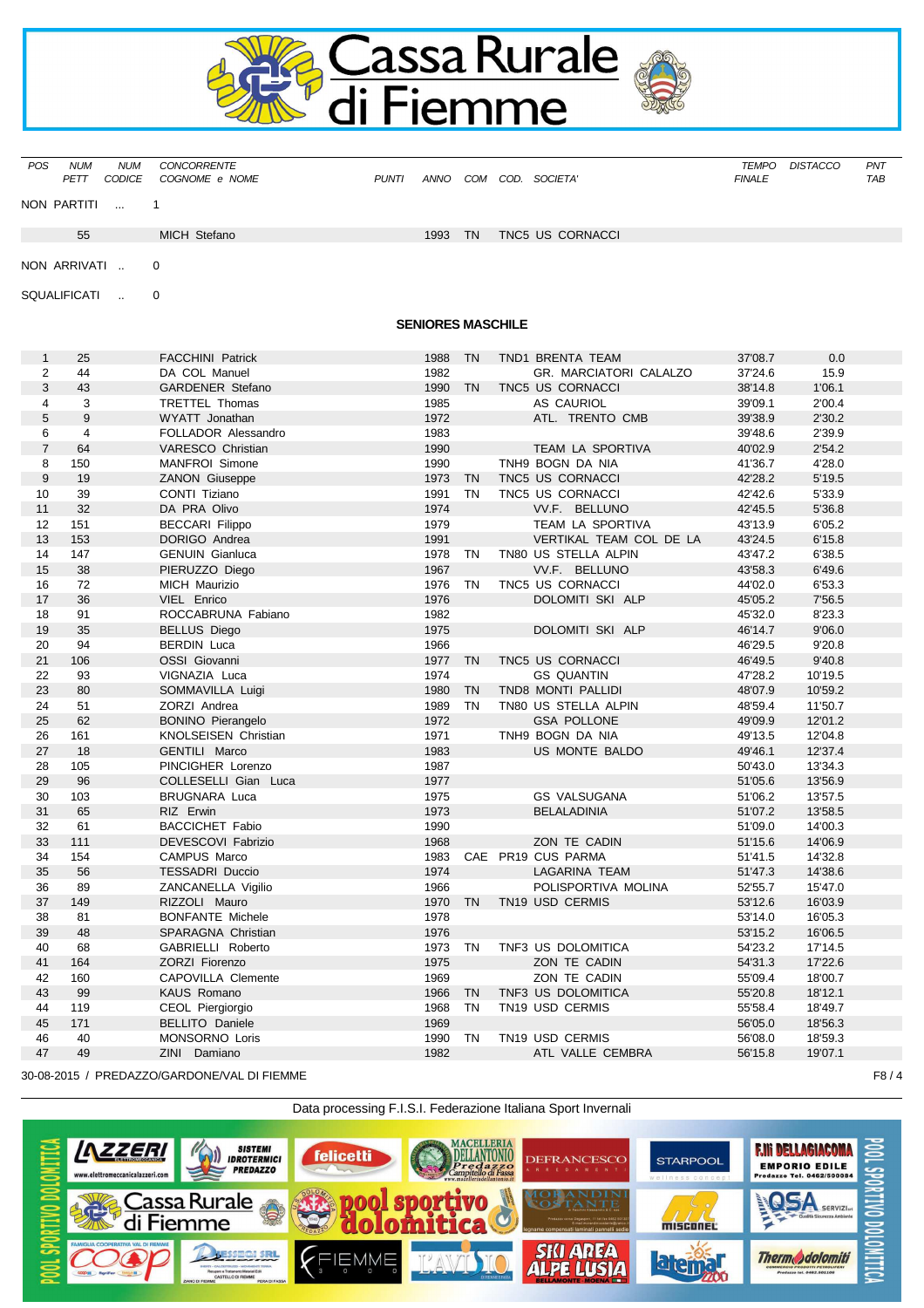

| <b>POS</b> | <b>NUM</b> | <b>NUM</b> | <b>CONCORRENTE</b>        |              |      |           |                    | <b>TEMPO</b>  | <b>DISTACCO</b> | <b>PNT</b> |
|------------|------------|------------|---------------------------|--------------|------|-----------|--------------------|---------------|-----------------|------------|
|            | PETT       | CODICE     | COGNOME e NOME            | <b>PUNTI</b> | ANNO | COM       | COD.<br>SOCIETA'   | <b>FINALE</b> |                 | <b>TAB</b> |
|            |            |            |                           |              |      |           |                    |               |                 |            |
| 48         | 122        |            | <b>DEFLORIAN Manuel</b>   |              | 1990 | ΤN        | TNC5 US CORNACCI   | 56'30.9       | 19'22.2         |            |
| 49         | 28         |            | <b>TOMASELLI Daniele</b>  |              | 1991 | <b>TN</b> | TNC5 US CORNACCI   | 56'33.2       | 19'24.5         |            |
| 50         | 114        |            | CRISTOFOLINI Alberto      |              | 1984 |           | ATL ROTALIANA      | 58'25.7       | 21'17.0         |            |
| 51         | 113        |            | VISINTIN Luca             |              | 1968 |           | VV.F. TRENTINO     | 58'56.0       | 21'47.3         |            |
| 52         | 130        |            | DI GERONIMO Pompeo        |              | 1988 |           | ZON TE CADIN       | 59'41.2       | 22'32.5         |            |
| 53         | 112        |            | CAMPI Marco               |              | 1970 |           | ZON TE CADIN       | 1:00'27.3     | 23'18.6         |            |
| 54         | 163        |            | <b>BUSACCA Claudio</b>    |              | 1968 |           | ATL VALLE CEMBRA   | 1:00'43.8     | 23'35.1         |            |
| 55         | 116        |            | <b>DIMONTE Tonino</b>     |              | 1985 |           | G.P. AVIS FORLI    | 1:01'27.5     | 24'18.8         |            |
| 56         | 24         |            | <b>DELUGAN Efrem</b>      |              | 1971 | ΤN        | TNC5 US CORNACCI   | 1:04'25.3     | 27'16.6         |            |
| 57         | 75         |            | LEONELLI Luca             |              | 1988 |           |                    | 1:05'44.2     | 28'35.5         |            |
| 58         | 170        |            | <b>TOMASELLI Vittorio</b> |              | 1991 | ΤN        | TNC5 US CORNACCI   | 1:10'17.5     | 33'08.8         |            |
| 59         | 158        |            | ZANOL Marco               |              | 1984 | <b>TN</b> | TNF3 US DOLOMITICA | 1:19'08.6     | 41'59.9         |            |
| 60         | 127        |            | LOREFICE Ugo Massimo      |              | 1966 |           |                    | 1:30'22.3     | 53'13.6         |            |

ISCRITTI ...... 70

NON PARTITI ... 10

|     | ZEMMER Urban            | 1970    | TNH9 BOGN DA NIA   |
|-----|-------------------------|---------|--------------------|
|     | LONGO Paolo             | 1977    | TNH9 BOGN DA NIA   |
| 8   | DONDIO Massimo          | 1969 TN | TNC5 US CORNACCI   |
| 21  | <b>BENETTON Stefano</b> | 1990    |                    |
| 23  | <b>TAMANINI Fabio</b>   | 1987    | SAT VIGOLO VATTARO |
| 59  | MENEGHEL Daniele        | 1987    | <b>GS PAVIONE</b>  |
| 88  | COBALCHINI Dario        | 1970    |                    |
| 95  | CHISTE Nicola           | 1980    |                    |
| 141 | PESCIULLI Nicola        | 1971    |                    |
| 146 | MARCHESONI Stefano      | 1973    |                    |

NON ARRIVATI .. 0

SQUALIFICATI .. 0

## **OVER 50 MASCHILE**

| $\mathbf{1}$    | 50  | COSER Michele              | 1965 |           | ATL TRENTO CMB          | 47'07.5   | 0.0     |
|-----------------|-----|----------------------------|------|-----------|-------------------------|-----------|---------|
| $\overline{2}$  | 27  | SOMMAVILLA Paolo           | 1958 |           | <b>TEAM FUTURA</b>      | 48'11.8   | 1'04.3  |
| 3               | 53  | MAZZERBO Walter            | 1961 |           | ATL VALLE CEMBRA        | 48'55.0   | 1'47.5  |
| 4               | 136 | GIONTA Marcello            | 1957 |           | ATLETICA CLARINA        | 49'14.8   | 2'07.3  |
| 5               | 77  | <b>DELFAURO Siro</b>       | 1954 |           | VERTIKAL TEAM COL DE LA | 50'14.6   | 3'07.1  |
| 6               | 172 | <b>WELSCHER Robert</b>     | 1962 |           | AS WELSCHOFEN           | 50'24.5   | 3'17.0  |
| $\overline{7}$  | 142 | <b>FRANCESCHI Giuseppe</b> | 1951 |           | ATL CEMBRA              | 50'44.1   | 3'36.6  |
| 8               | 162 | DEJORI Erich               | 1965 |           | TNH9 BOGN DA NIA        | 51'12.3   | 4'04.8  |
| 9               | 52  | ZORZI Carlo                | 1958 | <b>TN</b> | TN80 US STELLA ALPIN    | 51'52.8   | 4'45.3  |
| 10 <sup>1</sup> | 85  | <b>ZENI</b> Gianfranco     | 1951 | TN        | TN30 US PRIMIERO ASD    | 51'57.1   | 4'49.6  |
| 11              | 10  | <b>GORLA Carlo</b>         | 1961 |           | PRO PATRIA ARC BUSTO    | 52'07.5   | 5'00.0  |
| 12              | 156 | FONTANA Ivano              | 1964 |           | TNE4 TRIATHLON TRENTINO | 52'15.5   | 5'08.0  |
| 13              | 123 | FELICETTI Luigi            | 1960 |           | TNH9 BOGN DA NIA        | 53'09.2   | 6'01.7  |
| 14              | 17  | FEDRIZZI Danilo            | 1962 |           | $\Omega$                | 54'18.0   | 7'10.5  |
| 15              | 148 | <b>DESILVESTRO Olivo</b>   | 1961 |           | <b>TEAM FUTURA</b>      | 57'24.7   | 10'17.2 |
| 16              | 143 | <b>MURER Gianni</b>        | 1963 |           |                         | 57'42.4   | 10'34.9 |
| 17              | 58  | VIGNOLI Andrea             | 1963 |           | <b>GS GABBI BOLOGNA</b> | 57'59.0   | 10'51.5 |
| 18              | 34  | COLAIANNI Marco            | 1965 |           | <b>SC GRANSASSO</b>     | 58'43.9   | 11'36.4 |
| 19              | 109 | DAGOSTIN Riccardo          | 1956 |           | LENTI VELOCI LAGHETTI   | 58'49.6   | 11'42.1 |
| 20              | 132 | GABRIELLI Ferruccio        | 1957 | TN        | TN80 US STELLA ALPIN    | 59'01.1   | 11'53.6 |
| 21              | 66  | CASAGRANDA Claudio         | 1945 | <b>TN</b> | TN30 US PRIMIERO ASD    | 59'56.1   | 12'48.6 |
| 22              | 131 | <b>TOFFANO Roberto</b>     | 1964 |           | ATL CRA ITALTEL         | 1:00'20.0 | 13'12.5 |

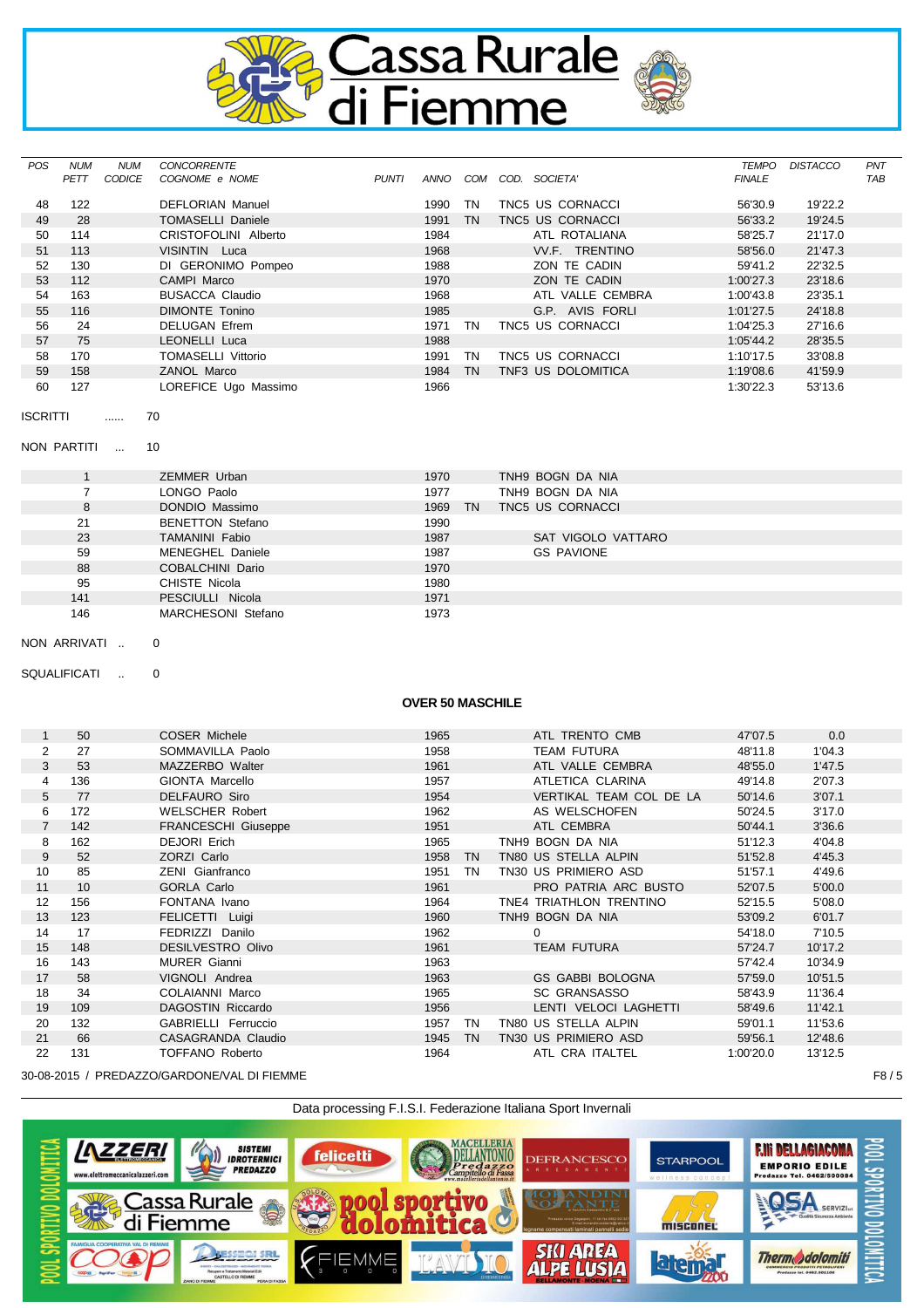

| <b>POS</b>     | <b>NUM</b><br>PETT | <b>NUM</b><br><b>CODICE</b> | CONCORRENTE<br>COGNOME e NOME             | <b>PUNTI</b> |                          |           | ANNO COM COD. SOCIETA'              | <b>TEMPO</b><br><b>FINALE</b> | <b>DISTACCO</b>    | PNT<br><b>TAB</b> |
|----------------|--------------------|-----------------------------|-------------------------------------------|--------------|--------------------------|-----------|-------------------------------------|-------------------------------|--------------------|-------------------|
| 23             | 138                |                             | RABBI Francesco                           |              | 1959                     |           | TNH9 BOGN DA NIA                    | 1:01'43.0                     | 14'35.5            |                   |
| 24             | 42                 |                             | <b>MONSORNO Federico</b>                  |              | 1962                     | <b>TN</b> | TN19 USD CERMIS                     | 1:02'29.0                     | 15'21.5            |                   |
| 25             | 155                |                             | ZANONI Aldo                               |              | 1953                     |           | ATL ROTALIANA                       | 1:02'29.8                     | 15'22.3            |                   |
| 26             | 120                |                             | ZANON Carlo                               |              | 1961                     |           | AS CAURIOL                          | 1:04'31.6                     | 17'24.1            |                   |
| 27             | 79                 |                             | VILUCCHI Walter                           |              | 1960                     |           | LAUFFREUNDE SARNTHAL                | 1:05'34.0                     | 18'26.5            |                   |
| 28             | 115                |                             | CIARLA Eligio                             |              | 1958                     |           | ATL AMATORI VELLETRI                | 1:06'00.7                     | 18'53.2            |                   |
| 29             | 67                 |                             | <b>DEGIAMPIETRO Giorgio</b>               |              | 1946                     |           | TASI E TIRA                         | 1:11'18.8                     | 24'11.3            |                   |
| 30             | 30                 |                             | RIGHES Fabio                              |              | 1954                     |           |                                     | 1:12'04.3                     | 24'56.8            |                   |
| 31             | 100                |                             | <b>BELLON Umberto</b>                     |              | 1958                     |           | LUMACI VELOCI                       | 1:15'40.5                     | 28'33.0            |                   |
| 32             | 135                |                             | ROSSI Marco                               |              | 1964 TN                  |           | TNF3 US DOLOMITICA                  | 1:16'16.8                     | 29'09.3            |                   |
| 33             | 167                |                             | LORENZ Valerio                            |              | 1961                     |           | TNH9 BOGN DA NIA                    | 1:16'56.1                     | 29'48.6            |                   |
| 34             | 168                |                             | DANTONE Ennio                             |              | 1954                     |           | TNH9 BOGN DA NIA                    | 1:16'58.4                     | 29'50.9            |                   |
| 35             | 104                |                             | JELLICI Giuliano                          |              | 1942                     |           | TEAM LA SPORTIVA                    | 1:23'43.1                     | 36'35.6            |                   |
| 36             | 33                 |                             | CIAFREI Enzo                              |              | 1959                     |           | ATL AMATORI VELLETRI                | 1:24'30.1                     | 37'22.6            |                   |
| 37             | 87                 |                             | QUARANTA Paolo Giovanni                   |              | 1959                     |           | HAPPY RUNNER MILANO                 | 1:30'43.6                     | 43'36.1            |                   |
|                | NON PARTITI<br>84  | $\cdots$                    | $\mathbf{1}$<br><b>COMPAGNONI Luciano</b> |              | 1962                     |           | ATL ALTA VALTELLINA                 |                               |                    |                   |
|                | SQUALIFICATI       | $\sim$                      | 0                                         |              | <b>TUTTI - FEMMINILE</b> |           |                                     |                               |                    |                   |
| $\mathbf{1}$   | 14                 |                             | ROSSI Francesca                           |              | 1966                     |           |                                     |                               |                    |                   |
| $\overline{2}$ | 11                 |                             |                                           |              | 1974                     |           |                                     |                               |                    |                   |
| 3              | 15                 |                             |                                           |              |                          |           | TEAM LA SPORTIVA                    | 44'07.4                       | 0.0                |                   |
| 4              | 101                |                             | <b>JIMENEZ Stephanie</b>                  |              |                          |           | <b>TEAM SALOMON</b>                 | 45'29.9                       | 1'22.5             |                   |
| 5              |                    |                             | <b>CRAVELLO Barbara</b>                   |              | 1972                     |           | SAINT NICOLAS SKIRUNN               | 46'14.1                       | 2'06.7             |                   |
| 6              |                    |                             | VITTORI Serena                            |              | 1984                     |           | <b>GS TORREVILLA</b>                | 47'30.5                       | 3'23.1             |                   |
| $\overline{7}$ | 12                 |                             | <b>DEFLORIAN Beatrice</b>                 |              | 1986                     | <b>TN</b> | TNC5 US CORNACCI                    | 48'01.2                       | 3'53.8             |                   |
|                | 108                |                             | THEOCHARIS Dimitra                        |              | 1992                     |           | FVG UD58 US ALDO MORO               | 48'13.2                       | 4'05.8             |                   |
| 8              | 86                 |                             | GIOVANNINI Marika                         |              | 1975<br>1969             | TN        | MAIZEDER TEAM<br>TNF3 US DOLOMITICA | 55'19.2                       | 11'11.8            |                   |
| 9              | 165<br>124         |                             | CHIOCCHETTI Barbara<br>FELICETTI Giorgia  |              | 1998                     |           | TNH9 BOGN DA NIA                    | 57'21.6<br>59'34.4            | 13'14.2<br>15'27.0 |                   |
| 10             | 74                 |                             | <b>BERTOLETTI Giulia</b>                  |              | 1992                     |           |                                     | 1:00'28.1                     | 16'20.7            |                   |
| 11             | 137                |                             | CORRADINI Maria Rita                      |              | 1961                     |           | ATL CEMBRA                          | 1:02'27.4                     | 18'20.0            |                   |
| 12             | 107                |                             | <b>BONELLI Martina</b>                    |              | 1980 TN                  |           | TN80 US STELLA ALPIN                | 1:02'31.2                     | 18'23.8            |                   |
| 13             | 31                 |                             | PASQUAZZO Valeria                         |              | 1999                     |           | SKI TEAM LAGORAI                    | 1:04'43.2                     | 20'35.8            |                   |
| 14             | 152                |                             | MONSORNO Daria                            |              | 1953                     | TN        | TN19 USD CERMIS                     | 1:07'29.3                     | 23'21.9            |                   |
| 15             | 139                |                             | MONTEVECCHI Margherita                    |              | 1970                     |           | TNH9 BOGN DA NIA                    | 1:10'08.2                     | 26'00.8            |                   |
| 16             | 145                |                             | DAL FERRO Laura                           |              | 1981                     |           |                                     | 1:10'47.2                     | 26'39.8            |                   |
| 17             | 29                 |                             | FAJETI Fausta                             |              | 1961                     |           | ANA FELTRE                          | 1:12'01.1                     | 27'53.7            |                   |
| 18             | 126                |                             | CAMPREGHER Luisa                          |              | 1980                     |           |                                     | 1:14'08.2                     | 30'00.8            |                   |
| 19             | 169                |                             | ZANON Elena                               |              | 1985 TN                  |           | TNC5 US CORNACCI                    | 1:15'16.7                     | 31'09.3            |                   |
| 20             | 13                 |                             | CIARLA Alberta                            |              | 1955                     |           | ATL AMATORI VELLETRI                | 1:18'03.4                     | 33'56.0            |                   |
| 21             | 118                |                             | CHELODI Heidi                             |              | 1981 TN                  |           | TN <sub>19</sub> USD CERMIS         | 1:20'38.0                     | 36'30.6            |                   |
| 22<br>23       | 125<br>134         |                             | PASQUALINI Sara<br>PROVENCHERE Valerie    |              | 1977<br>1967             |           | <b>LUMACI VELOCI</b>                | 1:26'52.9<br>1:37'43.1        | 42'45.5<br>53'35.7 |                   |

ISCRITTI ...... 32

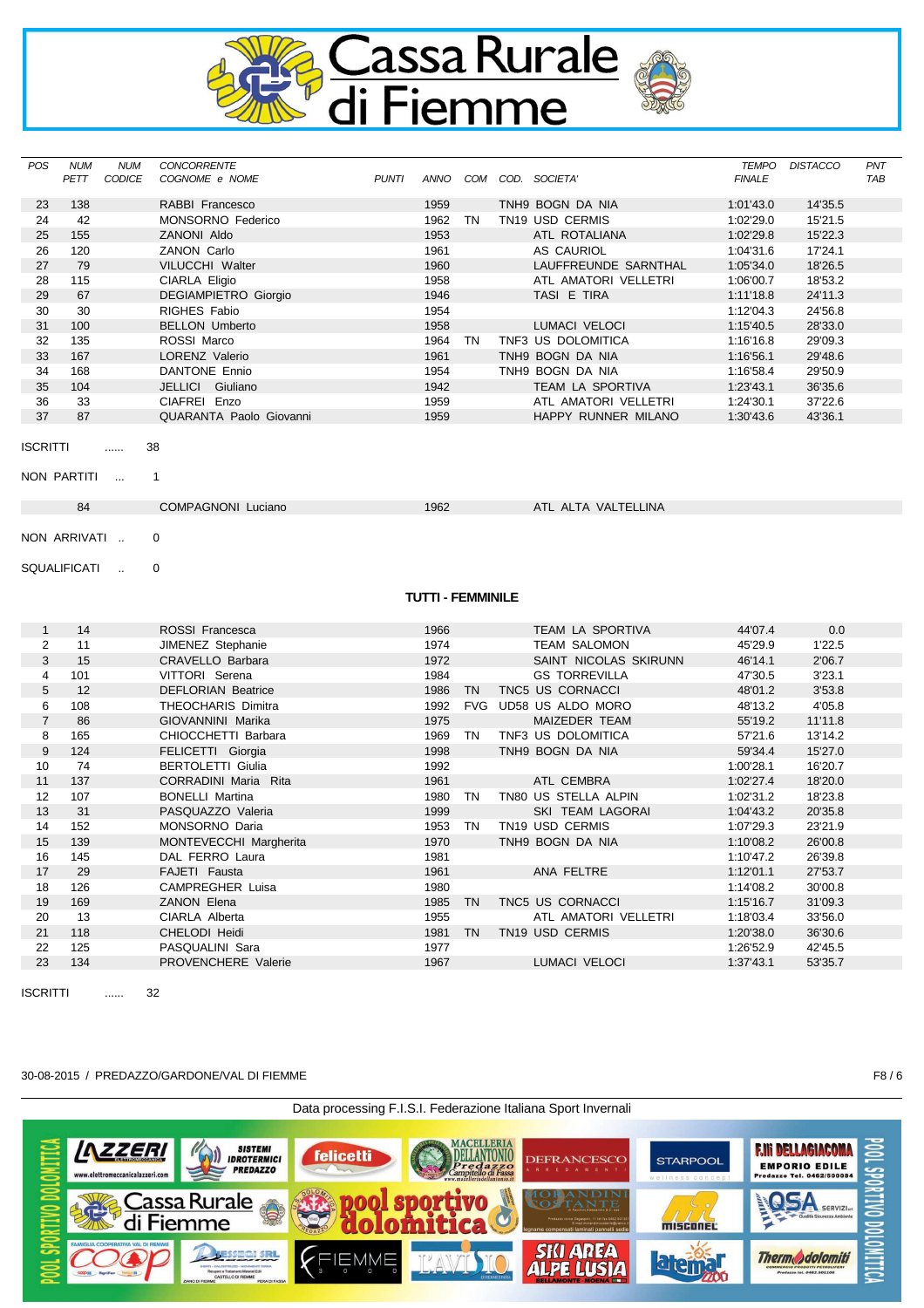

| <b>POS</b> | <b>NUM</b><br><b>PETT</b> | NUM<br>CODICE                               | <b>CONCORRENTE</b><br>COGNOME e NOME | <b>PUNTI</b> | ANNO | COM | COD. SOCIETA'           | TEMPO<br><b>FINALE</b> | <b>DISTACCO</b> | PNT<br><b>TAB</b> |
|------------|---------------------------|---------------------------------------------|--------------------------------------|--------------|------|-----|-------------------------|------------------------|-----------------|-------------------|
|            | NON PARTITI               | $\overline{\phantom{a}}$ 8<br>$\sim$ $\sim$ |                                      |              |      |     |                         |                        |                 |                   |
|            | 20                        |                                             | <b>SCHEGGI Valentina</b>             |              | 1976 |     | <b>GS GUALDO</b>        |                        |                 |                   |
|            | 46                        |                                             | PERETTI Pamela                       |              | 1978 |     | ASD MADDALENE SKI MARAT |                        |                 |                   |
|            | 83                        |                                             | <b>COMPAGNONI Giulia</b>             |              | 1996 |     | ATL ALTA VALTELLINA     |                        |                 |                   |
|            | 121                       |                                             | VANZO Milena                         |              | 1976 |     | AS CAURIOL              |                        |                 |                   |
|            | 140                       |                                             | <b>BAGNONI Cristina</b>              |              | 1964 |     |                         |                        |                 |                   |
|            | 144                       |                                             | <b>GURI Dile</b>                     |              | 1975 |     | <b>GS MAIANO</b>        |                        |                 |                   |
|            | 157                       |                                             | <b>NARDON Maria</b>                  |              | 1957 |     |                         |                        |                 |                   |
|            | 159                       |                                             | <b>ANDREIS Katjuscia</b>             |              | 1971 |     |                         |                        |                 |                   |
|            |                           |                                             |                                      |              |      |     |                         |                        |                 |                   |
|            | NON ARRIVATI              |                                             | $\overline{\phantom{1}}$             |              |      |     |                         |                        |                 |                   |
|            | 133                       |                                             | <b>TOMMASINI Edy</b>                 |              | 1963 |     | <b>LUMACI VELOCI</b>    |                        |                 |                   |

SQUALIFICATI .. 0

## **TUTTI - MASCHILE**

| $\mathbf{1}$   | 25             | <b>FACCHINI Patrick</b>     | 1988    | TN        | TND1 BRENTA TEAM        | 37'08.7 | 0.0     |
|----------------|----------------|-----------------------------|---------|-----------|-------------------------|---------|---------|
| $\overline{2}$ | 44             | DA COL Manuel               | 1982    |           | GR. MARCIATORI CALALZO  | 37'24.6 | 15.9    |
| 3              | 2              | PEDERGNANA Nicola           | 1993    |           | TEAM LA SPORTIVA        | 37'31.1 | 22.4    |
| 4              | 43             | GARDENER Stefano            | 1990 TN |           | TNC5 US CORNACCI        | 38'14.8 | 1'06.1  |
| 5              | 3              | <b>TRETTEL Thomas</b>       | 1985    |           | <b>AS CAURIOL</b>       | 39'09.1 | 2'00.4  |
| 6              | 9              | WYATT Jonathan              | 1972    |           | ATL. TRENTO CMB         | 39'38.9 | 2'30.2  |
| $\overline{7}$ | $\overline{4}$ | FOLLADOR Alessandro         | 1983    |           |                         | 39'48.6 | 2'39.9  |
| 8              | 64             | VARESCO Christian           | 1990    |           | TEAM LA SPORTIVA        | 40'02.9 | 2'54.2  |
| 9              | 150            | <b>MANFROI</b> Simone       | 1990    |           | TNH9 BOGN DA NIA        | 41'36.7 | 4'28.0  |
| 10             | 19             | <b>ZANON Giuseppe</b>       | 1973 TN |           | TNC5 US CORNACCI        | 42'28.2 | 5'19.5  |
| 11             | 5              | COLAIANNI Carlo             | 1997    |           | TNH9 BOGN DA NIA        | 42'41.3 | 5'32.6  |
| 12             | 39             | CONTI Tiziano               | 1991    | <b>TN</b> | TNC5 US CORNACCI        | 42'42.6 | 5'33.9  |
| 13             | 32             | DA PRA Olivo                | 1974    |           | VV.F. BELLUNO           | 42'45.5 | 5'36.8  |
| 14             | 151            | <b>BECCARI Filippo</b>      | 1979    |           | TEAM LA SPORTIVA        | 43'13.9 | 6'05.2  |
| 15             | 153            | DORIGO Andrea               | 1991    |           | VERTIKAL TEAM COL DE LA | 43'24.5 | 6'15.8  |
| 16             | 128            | FELICETTI Daniele           | 1996    |           | <b>BELALADINIA</b>      | 43'36.5 | 6'27.8  |
| 17             | 147            | <b>GENUIN Gianluca</b>      | 1978    | <b>TN</b> | TN80 US STELLA ALPIN    | 43'47.2 | 6'38.5  |
| 18             | 38             | PIERUZZO Diego              | 1967    |           | VV.F. BELLUNO           | 43'58.3 | 6'49.6  |
| 19             | 72             | <b>MICH Maurizio</b>        | 1976    | TN        | TNC5 US CORNACCI        | 44'02.0 | 6'53.3  |
| 20             | 36             | VIEL Enrico                 | 1976    |           | DOLOMITI SKI ALP        | 45'05.2 | 7'56.5  |
| 21             | 91             | ROCCABRUNA Fabiano          | 1982    |           |                         | 45'32.0 | 8'23.3  |
| 22             | 6              | LOSS Enrico                 | 1997    |           |                         | 46'13.7 | 9'05.0  |
| 23             | 35             | <b>BELLUS Diego</b>         | 1975    |           | DOLOMITI SKI ALP        | 46'14.7 | 9'06.0  |
| 24             | 94             | <b>BERDIN Luca</b>          | 1966    |           |                         | 46'29.5 | 9'20.8  |
| 25             | 106            | OSSI Giovanni               | 1977 TN |           | TNC5 US CORNACCI        | 46'49.5 | 9'40.8  |
| 26             | 50             | COSER Michele               | 1965    |           | ATL TRENTO CMB          | 47'07.5 | 9'58.8  |
| 27             | 93             | VIGNAZIA Luca               | 1974    |           | <b>GS QUANTIN</b>       | 47'28.2 | 10'19.5 |
| 28             | 80             | SOMMAVILLA Luigi            | 1980    | <b>TN</b> | TND8 MONTI PALLIDI      | 48'07.9 | 10'59.2 |
| 29             | 27             | SOMMAVILLA Paolo            | 1958    |           | <b>TEAM FUTURA</b>      | 48'11.8 | 11'03.1 |
| 30             | 53             | MAZZERBO Walter             | 1961    |           | ATL VALLE CEMBRA        | 48'55.0 | 11'46.3 |
| 31             | 51             | ZORZI Andrea                | 1989    | TN        | TN80 US STELLA ALPIN    | 48'59.4 | 11'50.7 |
| 32             | 62             | <b>BONINO Pierangelo</b>    | 1972    |           | <b>GSA POLLONE</b>      | 49'09.9 | 12'01.2 |
| 33             | 161            | <b>KNOLSEISEN Christian</b> | 1971    |           | TNH9 BOGN DA NIA        | 49'13.5 | 12'04.8 |
| 34             | 136            | GIONTA Marcello             | 1957    |           | ATLETICA CLARINA        | 49'14.8 | 12'06.1 |
| 35             | 18             | GENTILI Marco               | 1983    |           | US MONTE BALDO          | 49'46.1 | 12'37.4 |
| 36             | 77             | <b>DELFAURO Siro</b>        | 1954    |           | VERTIKAL TEAM COL DE LA | 50'14.6 | 13'05.9 |
| 37             | 172            | <b>WELSCHER Robert</b>      | 1962    |           | AS WELSCHOFEN           | 50'24.5 | 13'15.8 |
| 38             | 105            | PINCIGHER Lorenzo           | 1987    |           |                         | 50'43.0 | 13'34.3 |

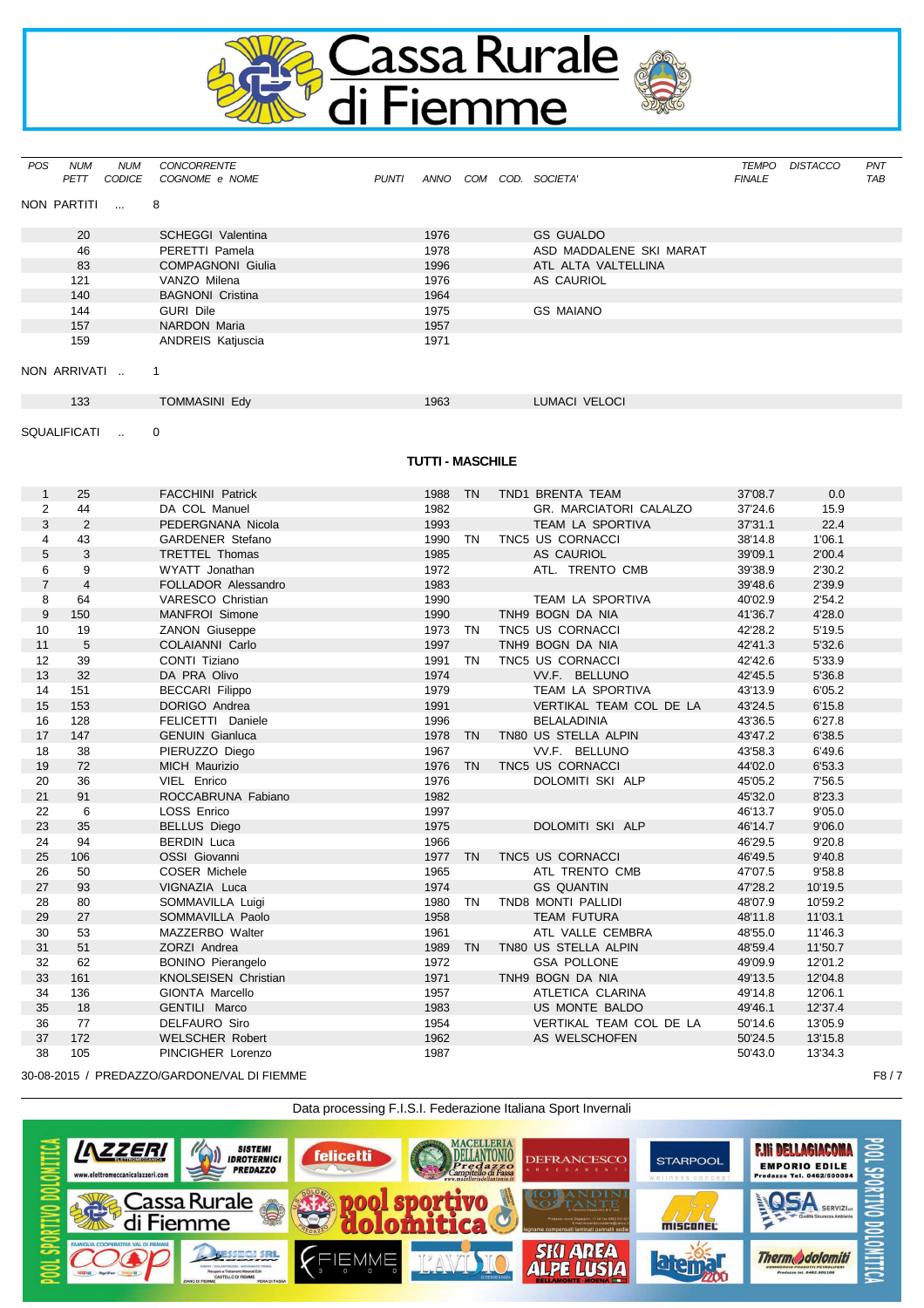

| POS | <b>NUM</b><br>PETT | <b>NUM</b><br><b>CODICE</b> | CONCORRENTE<br>COGNOME e NOME | <b>PUNTI</b> |         |           | ANNO COM COD. SOCIETA'      | <b>FINALE</b> | TEMPO DISTACCO | PNT<br>TAB |
|-----|--------------------|-----------------------------|-------------------------------|--------------|---------|-----------|-----------------------------|---------------|----------------|------------|
| 39  | 142                |                             | <b>FRANCESCHI Giuseppe</b>    |              | 1951    |           | ATL CEMBRA                  | 50'44.1       | 13'35.4        |            |
| 40  | 69                 |                             | <b>BEVILACQUA Marco</b>       |              | 1999    |           | AS PREMANA                  | 50'53.0       | 13'44.3        |            |
| 41  | 96                 |                             | COLLESELLI Gian Luca          |              | 1977    |           |                             | 51'05.6       | 13'56.9        |            |
| 42  | 103                |                             | <b>BRUGNARA Luca</b>          |              | 1975    |           | <b>GS VALSUGANA</b>         | 51'06.2       | 13'57.5        |            |
| 43  | 65                 |                             | RIZ Erwin                     |              | 1973    |           | <b>BELALADINIA</b>          | 51'07.2       | 13'58.5        |            |
| 44  | 61                 |                             | <b>BACCICHET Fabio</b>        |              | 1990    |           |                             | 51'09.0       | 14'00.3        |            |
| 45  | 162                |                             | <b>DEJORI Erich</b>           |              | 1965    |           | TNH9 BOGN DA NIA            | 51'12.3       | 14'03.6        |            |
| 46  | 111                |                             | DEVESCOVI Fabrizio            |              | 1968    |           | ZON TE CADIN                | 51'15.6       | 14'06.9        |            |
| 47  | 154                |                             | <b>CAMPUS Marco</b>           |              | 1983    |           | CAE PR19 CUS PARMA          | 51'41.5       | 14'32.8        |            |
| 48  | 56                 |                             | <b>TESSADRI Duccio</b>        |              | 1974    |           | LAGARINA TEAM               | 51'47.3       | 14'38.6        |            |
| 49  | 52                 |                             | ZORZI Carlo                   |              | 1958    | <b>TN</b> | TN80 US STELLA ALPIN        | 51'52.8       | 14'44.1        |            |
| 50  | 85                 |                             | ZENI Gianfranco               |              | 1951    | TN        | TN30 US PRIMIERO ASD        | 51'57.1       | 14'48.4        |            |
| 51  | 10                 |                             | <b>GORLA Carlo</b>            |              | 1961    |           | PRO PATRIA ARC BUSTO        | 52'07.5       | 14'58.8        |            |
| 52  | 156                |                             | FONTANA Ivano                 |              | 1964    |           | TNE4 TRIATHLON TRENTINO     | 52'15.5       | 15'06.8        |            |
| 53  | 89                 |                             | ZANCANELLA Vigilio            |              | 1966    |           | POLISPORTIVA MOLINA         | 52'55.7       | 15'47.0        |            |
| 54  | 123                |                             | FELICETTI Luigi               |              | 1960    |           | TNH9 BOGN DA NIA            | 53'09.2       | 16'00.5        |            |
| 55  | 149                |                             | RIZZOLI Mauro                 |              | 1970 TN |           | TN19 USD CERMIS             | 53'12.6       | 16'03.9        |            |
| 56  | 81                 |                             | <b>BONFANTE Michele</b>       |              | 1978    |           |                             | 53'14.0       | 16'05.3        |            |
| 57  | 48                 |                             | SPARAGNA Christian            |              | 1976    |           |                             | 53'15.2       | 16'06.5        |            |
| 58  | 71                 |                             | CHIOCCHETTI Massimino         |              | 1995    |           | CAI SAT MOENA               | 54'06.4       | 16'57.7        |            |
| 59  | 17                 |                             | FEDRIZZI Danilo               |              | 1962    |           | $\Omega$                    | 54'18.0       | 17'09.3        |            |
| 60  | 68                 |                             | GABRIELLI Roberto             |              | 1973    | TN        | TNF3 US DOLOMITICA          | 54'23.2       | 17'14.5        |            |
| 61  | 164                |                             | <b>ZORZI Fiorenzo</b>         |              | 1975    |           | ZON TE CADIN                | 54'31.3       | 17'22.6        |            |
| 62  | 160                |                             | CAPOVILLA Clemente            |              | 1969    |           | ZON TE CADIN                | 55'09.4       | 18'00.7        |            |
| 63  | 99                 |                             | <b>KAUS Romano</b>            |              | 1966    | <b>TN</b> | TNF3 US DOLOMITICA          | 55'20.8       | 18'12.1        |            |
| 64  | 57                 |                             | VIGNOLI Giovanni              |              | 1995    |           | ACQUADELA BOLOGNA           | 55'26.4       | 18'17.7        |            |
| 65  | 119                |                             | CEOL Piergiorgio              |              | 1968    | TN        | TN19 USD CERMIS             | 55'58.4       | 18'49.7        |            |
| 66  | 171                |                             | <b>BELLITO Daniele</b>        |              | 1969    |           |                             | 56'05.0       | 18'56.3        |            |
| 67  | 40                 |                             | <b>MONSORNO Loris</b>         |              | 1990    | <b>TN</b> | TN <sub>19</sub> USD CERMIS | 56'08.0       | 18'59.3        |            |
| 68  | 49                 |                             | ZINI Damiano                  |              | 1982    |           | ATL VALLE CEMBRA            | 56'15.8       | 19'07.1        |            |
| 69  | 122                |                             | <b>DEFLORIAN Manuel</b>       |              | 1990    | <b>TN</b> | TNC5 US CORNACCI            | 56'30.9       | 19'22.2        |            |
| 70  | 28                 |                             | <b>TOMASELLI Daniele</b>      |              | 1991    | <b>TN</b> | TNC5 US CORNACCI            | 56'33.2       | 19'24.5        |            |
| 71  | 166                |                             | STAFFLER Daniel               |              | 1998    |           |                             | 56'52.3       | 19'43.6        |            |
| 72  | 148                |                             | <b>DESILVESTRO Olivo</b>      |              | 1961    |           | <b>TEAM FUTURA</b>          | 57'24.7       | 20'16.0        |            |
| 73  | 143                |                             | <b>MURER Gianni</b>           |              | 1963    |           |                             | 57'42.4       | 20'33.7        |            |
| 74  | 58                 |                             | VIGNOLI Andrea                |              | 1963    |           | <b>GS GABBI BOLOGNA</b>     | 57'59.0       | 20'50.3        |            |
| 75  | 114                |                             | CRISTOFOLINI Alberto          |              | 1984    |           | ATL ROTALIANA               | 58'25.7       | 21'17.0        |            |
| 76  | 34                 |                             | COLAIANNI Marco               |              | 1965    |           | <b>SC GRANSASSO</b>         | 58'43.9       | 21'35.2        |            |
| 77  | 76                 |                             | <b>MORANDINI Alessandro</b>   |              | 1999    | <b>TN</b> | TNF3 US DOLOMITICA          | 58'49.6       | 21'40.9        |            |
|     | 109                |                             | DAGOSTIN Riccardo             |              | 1956    |           | LENTI VELOCI LAGHETTI       | 58'49.6       | 21'40.9        |            |
| 79  | 113                |                             | VISINTIN Luca                 |              | 1968    |           | VV.F. TRENTINO              | 58'56.0       | 21'47.3        |            |
| 80  | 132                |                             | GABRIELLI Ferruccio           |              | 1957 TN |           | TN80 US STELLA ALPIN        | 59'01.1       | 21'52.4        |            |
| 81  | 130                |                             | DI GERONIMO Pompeo            |              | 1988    |           | ZON TE CADIN                | 59'41.2       | 22'32.5        |            |
| 82  | 66                 |                             | CASAGRANDA Claudio            |              | 1945 TN |           | TN30 US PRIMIERO ASD        | 59'56.1       | 22'47.4        |            |
| 83  | 131                |                             | <b>TOFFANO Roberto</b>        |              | 1964    |           | ATL CRA ITALTEL             | 1:00'20.0     | 23'11.3        |            |
| 84  | 112                |                             | CAMPI Marco                   |              | 1970    |           | ZON TE CADIN                | 1:00'27.3     | 23'18.6        |            |
| 85  | 163                |                             | <b>BUSACCA Claudio</b>        |              | 1968    |           | ATL VALLE CEMBRA            | 1:00'43.8     | 23'35.1        |            |
| 86  | 98                 |                             | DEFLORIAN Lorenzo             |              | 1998 TN |           | TNF3 US DOLOMITICA          | 1:01'26.1     | 24'17.4        |            |
| 87  | 116                |                             | DIMONTE Tonino                |              | 1985    |           | G.P. AVIS FORLI             | 1:01'27.5     | 24'18.8        |            |
| 88  | 138                |                             | RABBI Francesco               |              | 1959    |           | TNH9 BOGN DA NIA            | 1:01'43.0     | 24'34.3        |            |
| 89  | 42                 |                             | <b>MONSORNO Federico</b>      |              | 1962 TN |           | TN <sub>19</sub> USD CERMIS | 1:02'29.0     | 25'20.3        |            |
| 90  | 155                |                             | ZANONI Aldo                   |              | 1953    |           | ATL ROTALIANA               | 1:02'29.8     | 25'21.1        |            |
| 91  | 24                 |                             | <b>DELUGAN Efrem</b>          |              | 1971    | <b>TN</b> | TNC5 US CORNACCI            | 1:04'25.3     | 27'16.6        |            |
| 92  | 120                |                             | ZANON Carlo                   |              | 1961    |           | AS CAURIOL                  | 1:04'31.6     | 27'22.9        |            |
| 93  | 79                 |                             | VILUCCHI Walter               |              | 1960    |           | LAUFFREUNDE SARNTHAL        | 1:05'34.0     | 28'25.3        |            |
| 94  | 75                 |                             | LEONELLI Luca                 |              | 1988    |           |                             | 1:05'44.2     | 28'35.5        |            |
| 95  | 115                |                             | CIARLA Eligio                 |              | 1958    |           | ATL AMATORI VELLETRI        | 1:06'00.7     | 28'52.0        |            |
|     |                    |                             |                               |              |         |           |                             |               |                |            |